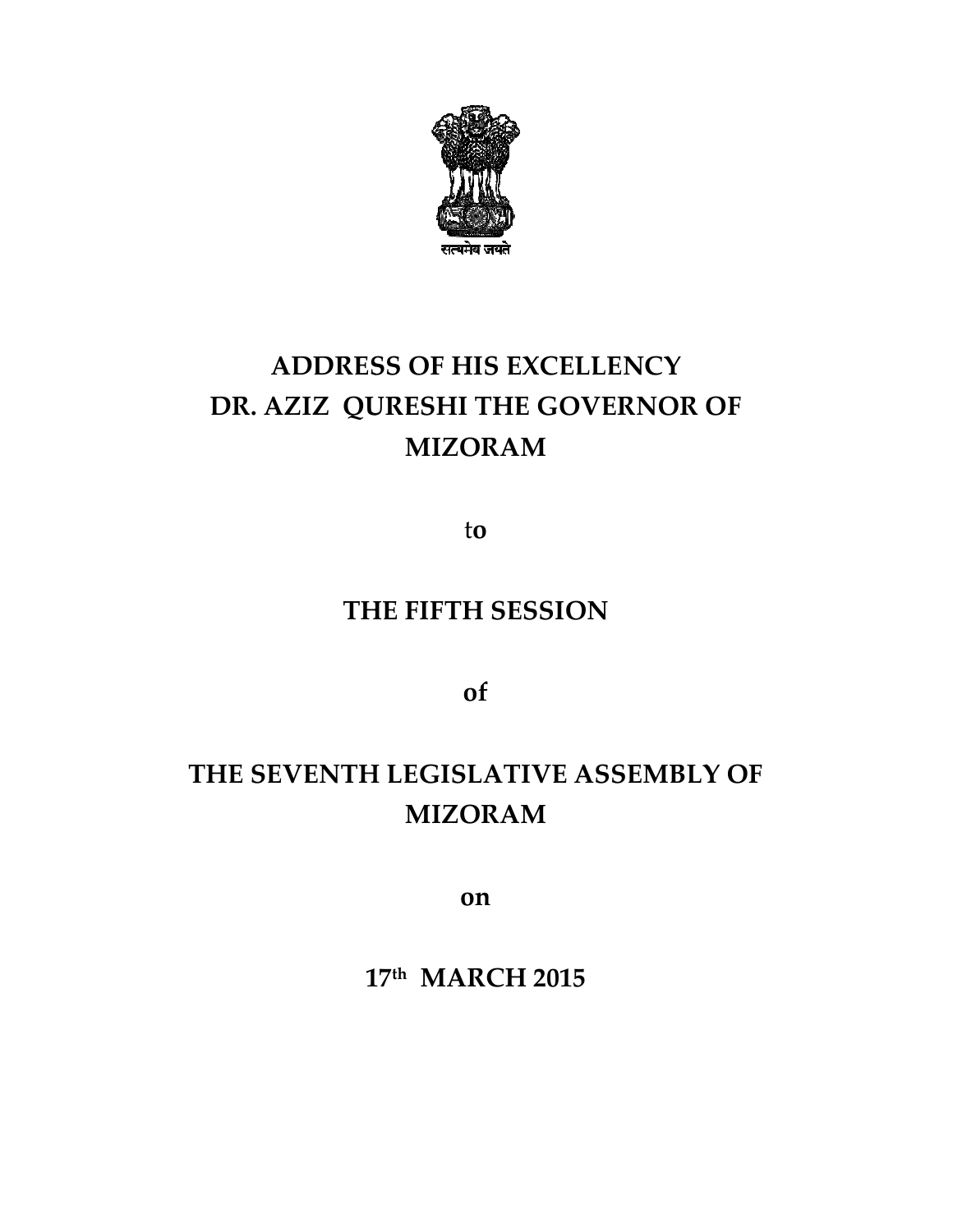Honorable Speaker and Honorable Members,

 It gives me great pleasure to address you at the commencement of the 5th session of the 7th Legislative Assembly of Mizoram. I take this opportunity to convey my greetings and warm wishes to all of you and the people of Mizoram. I am convinced that Mizoram will continue its steady march towards lasting peace and prosperity despite the challenges which face us from time to time and that this State will one day take its place as one of the most developed and progressive in the country.

1. I am proud to state that General Elections to 93 Village Councils under Lai Autonomous District Council was held on 25th March 2014 in which reservation of seats for women was made for the first time in the elections conducted by the State Election Commission. General Elections to the Lok Sabha were held on 11th April 2014 and Election to member of Rajya Sabha was also held on 19th June 2014 in a peaceful, fair and orderly manner which has become one of the hallmarks of elections in this State. Bye-elections to fill 3 casual vacancies in Lai Autonomous District Council, Mara Autonomous District Council and Chakma Autonomous District Council were conducted on 4th June 2014 and 2nd July 2014. General Elections to 81 Village Councils under Chakma Autonomous Council was held on 25th February 2015 and reservation of seats for women was made for the first time in the Village Council elections. All these elections were conducted successfully as a result of combined efforts of the Government, political parties, NGO's and other stakeholders. I also take this opportunity to congratulate the newest member of the Mizoram Legislative Assembly, Nula VanlalawmpuiiChawngthu who has been elected from Hrangturzo constituency and welcome her to this august house.

2. I would like to reiterate before this august house my Government's commitment to provide more governance and less government and an administration which is efficient and target oriented, responsive, fair and just at all levels. In this endeavor, my Government has continued to implement the RFD (Results Framework Document), which is a record of goals and targets, the results achieved and the means by which these goals or targets are achieved.

3. Implementation of NLUP, the States' Flagship Programme will complete 5 years by the end of March, 2015. We are extremely happy that the entire amount approved and sanctioned by the Central Cabinet has been released in full. Implementation is going-on successfully as per the original plan. Assistance to about 62,567 beneficiaries has been paid in full. The Government shall continue to support and make payment for the remaining 72,433 beneficiaries as per the revised action plan. Even though there are pressures to stop NLUP from some quarters, I want to announce today that "NLUP shall continue. All commitments made by the Government shall be fulfilled. Funds shall not be constraints. Instead of stopping, the role of NLUP will be expanded to make it more comprehensive"

For this purpose, NLUP Revitalization Programme has been formulated, which has been announced by the Government from 11th March, 2015 onwards to inform all the citizens of Mizoram that upliftment of the poor, assistance for their needs and giving them priority attention in their endeavour to achieve more income, better living conditions and support for their livelihood activities shall continue to be priority for the State Government. Various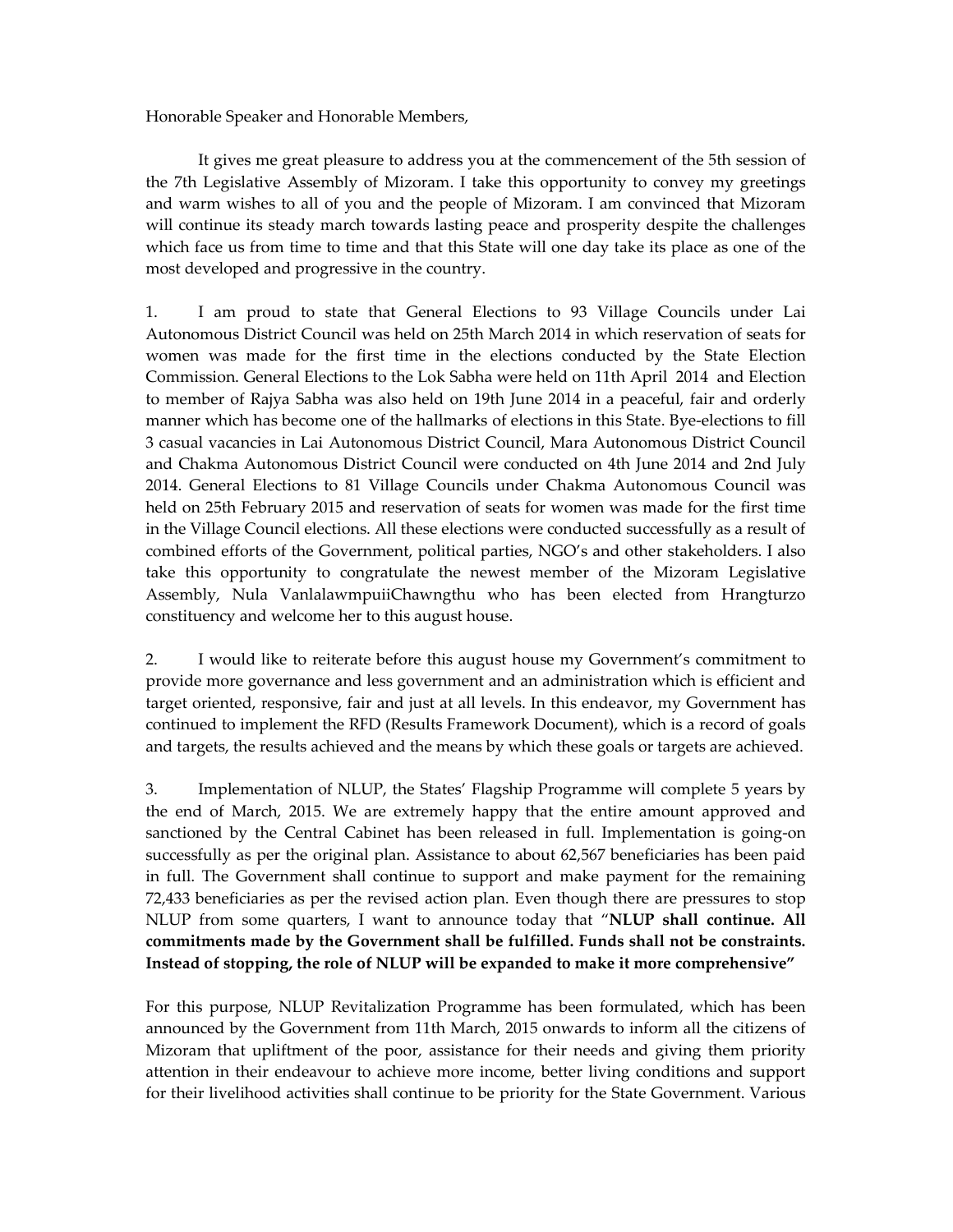problems and deficiencies in the project planning and implementation during the on-going 5 year period have been identified. Remedial measures have been suggested.

In pursuance of the Memorandum of Understanding signed with the UN Resident Coordinator, all the UN Agencies, namely, NUDP, UNIDO, FAO and ILO have been making works programme and preparing budget for implementation. Support from the UN Headquarters and the various UN Agencies is becoming a reality. Thanks to the signing of MoU with the UN agencies, several countries have shown interest to join hands with the Government of Mizoram to achieve objectives of NLUP especially in development of forests, protection and maintenance of eco-system, support for livelihood activities, water and land management. More agreements are being signed with more agencies and partners. Several projects have been prepared and are in various stages of progress. The UN Project Office at Aizawl is ready and is awaiting formal inauguration. Selection and appointment of UN Project staff is going-on in full swing. The office is expected to be fully functional by April, 2015.

In order to ensure full support to all the ongoing NLUP beneficiaries and to supplement several other complementary projects, the State Government has decided to extend NLUP for another 5 years. Looking at the prospect of good success, it is expected that NLUP will reach production stage in the 2nd Phase and will contribute immensely to economic growth of the State. In order to provide sustainable income to all beneficiaries, various internal experts have been working for the various needs since January, 2013 onwards to make inclusive growth and financial inclusion a reality. There will be problems and hardships in the road ahead. I request support and cooperation of all sections of the people, the beneficiaries and the Departmental functionaries. Due to abolition of the Planning Commission and delay in finalization of role and functions of the NITI Aayog and changes made by the Central Government regarding strategy for planning and policy for delegation of funds to the State in the 14th Finance Commission and the Central Budget, the strategy for planning & implementation of NLUP will also be modified to conform to the new strategy. I am fully convinced that NLUP will bring a new hope and a new dawn for Mizoram.

4. As always, agriculture remains the stronghold of Mizoram's economy. My Govt. is committed to enhance agricultural crop production and increase crop productivity to make it a sustainable livelihood. Rice productivity under WRC has increased from 2.09 MT/Ha to 2.20 MT/ha due to adoption of High Yielding Varieties of seeds, Improved Production Technologies such as System of Rice Intensification (SRI) etc. Similarly, Jhum area is also at a decreasing trend as many farmers have opted for permanent system of cultivation through the introduction of improved system of farming and the State Flagship Programme, New Land Use Policy. Thetotal area under Oil Palm cultivation as on  $28<sup>th</sup>February 2015$  is  $20,377$ Hectare and 5459.4305 tons was produced during this year. Many Oil Palm cultivators are getting remunerative prices from selling of FFB. Oil Palm Mill at Bukvannei, Kolasib District was commissioned on 18.10.2014 with a capacity of 5 MT per hour by the Honorable Chief Minister of Mizoram on 28thOctober, 2014 and establishment of another two (2) Oil Palm Mills at Lunglei and Serchhip districts is in the pipe line.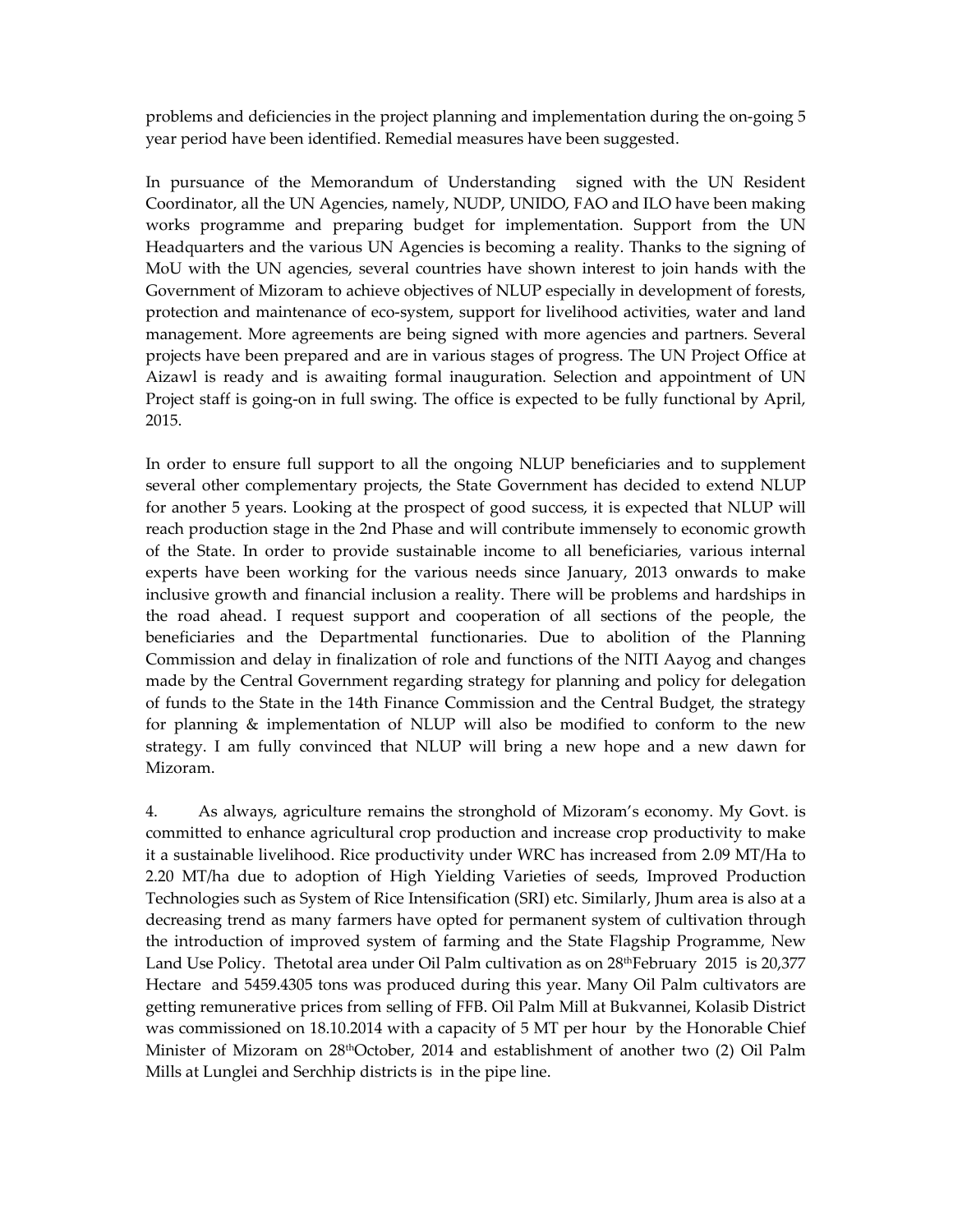5. Implementation of NLUP has resulted in a 13.8% increase in production of milk, 25% increase in eggs, 35.2% in meat and broom production has increased to approximately 32,74,093 Kg. To supply quality feed to farmers, different types of animal feed are being produced at Tanhril Feed Mill and 10,78,662 metric tons was sold to livestock farmers during 2014-15 atsubsidized rates.

6. My Government recognizes the importance of minor irrigation and in line with this realization, 58 new Minor Irrigation Projects have been proposed and sanction from the Central Government is expected in the near future. These projects are estimated to cover an irrigation potential area of 4,349 ha and will benefit 1,592 farmers. My Government has constructed Khawlailung Anti-erosion Scheme for protection of 135 hectares of agricultural land belonging to 52 families.

7. Horticulture is another field in which My Government has made several strides forward. Under NLUP, several farmers practicingJhum cultivation have adopted permanent cultivation of Orange, Grape, Passionfruit, Pineapple, Mango, Squash, Aloevera, Arecanut, Tea and Tung with financial target of Rs. 2840.00 lakhs. Some of these farmers now have incomes ranging from Rs. 20,000/- to Rs. 2,50,000/- per annum as a result of such cultivation. To promote commercial cultivation of Herbal and Medicinal Plants, 130 Hectares of new Aloevera gardens are being established at Baktawng, and Soap is being prepared from the extracted gel of Aloevera which are now available in the local markets. Centre of Excellence at Serchhip was inaugurated by Honorable Chief Minister, Government of Mizoram on 5<sup>th</sup> March 2015 and other Centers of Excellence are also being established at Lunglei District and Kolasib District.

8. Mizoram is an ideal place for development of all the varieties of Silk viz. Mulberry, Eri, Muga and Oak Tasar. It plays an important role in restructuring rural economy of Mizoram and upliftment of the rural poor with the Government flagship NLUP. 340 metric tons of cocoons, 7.5 lakh silkworm seeds and 39.97 metric tons of raw silk have been produced. 25 Kilo watt Solar Power Plant was installed in Zemabawk Sericulture Complex using NLUP infrastructure fund. Silk Sales Emporium was also opened in the premises of Directorate of Sericulture.

9. My Government has given its utmost priority to improve marketing aspect of Agricultural produce by providing physical market infrastructure and protecting the general interest of the farmers. As of now, there are as many as 224 markets within the state which are directly or indirectly managed by Trade & Commerce Department.

10. Mizoram offers various opportunities for tourism, including archeological and heritage tourism, cultural and eco-tourism. My Government has been making endless efforts to place Mizoram as a prominent tourist destination in the tourism map of India and in the international market at large. In this endeavor, focus has been given to creation and development of Tourism infrastructure as well as improvement of existing infrastructure with financial help and expertise from Ministry of Tourism, Government of India. At present, My Government is undertaking the development of Eco-Tourism Mega Circuit at Thenzawl with a sanction amount of Rs. 48.29 crore. Development of trekking routes to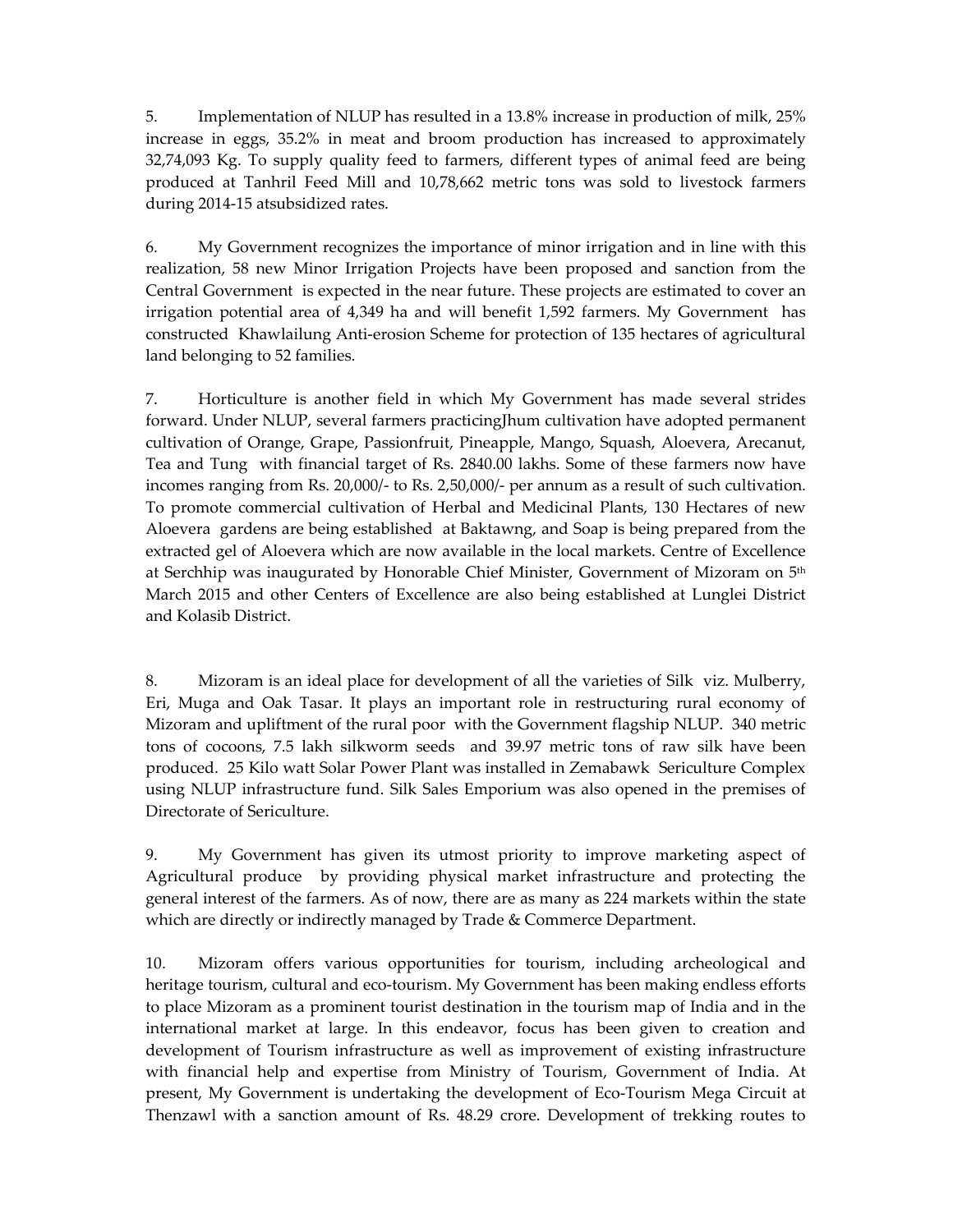attract adventurous and enthusiastic travelers are also being undertaken at three routes with a total sanction amount of Rs. 16.95 crores. Two rural tourism projects at Thenzawl and Lungtian have been completed. A Project to develop Aerosports is also being undertaken to attract thrill-seekers from all over the world and under this project, nine (9) Mizo youth have successfully completed training courses in Paragliding. As part of tourism marketing, my Government has successfully organized Anthurium Festival and ThalfavangKut which are both celebrated with traditional festivities and fanfare to attract more visitors to the state. The number of tourist arrivals during the year 2013-2014 was 65,485 persons and 51,901 persons during 2014-15, upto December 2014.

11. My Government recognizes the special relationship between sports and our youth and has rolled out a special programme called "Olympic Vision 2016" in which sportspersons are given special intensive training in selected disciplines such as Archery, Taekwondo, Table Tennis, Boxing, Weightlifting, Judo, Badminton, Shooting and Hockey. Results seen have so far been very encouraging. In the recently concluded  $35<sup>th</sup>National$ Games, forty five (45) athletes participated in seven (7) Sports disciplines. The Mizoram team won gold in football, one (1) silver and three (3) bronze medals in Taekwondo and one (1) silver medal in Weightlifting. Projects such as Sports Training Centre at Saidan, construction of a Cricket Stadium at Sihhmui at a cost of Rs. 1128.16 lakh, construction of a Table Tennis Hall at Kawltheihuan and laying of synthetic football turf at Chhangphut Field, Champhai has been completed.

12. My Government places great emphasis on welfare of all citizens, from the new born to the silver haired. 27 ICDS Projects covering all Rural Development Blocks are being maintained in the State. Almost all the 2,244 AnganwadiCentres have pucca buildings constructed and sponsored by the Ministry of Women and Child Development, Government of India and community contribution and participation in the programme especially for construction of AnganwadiCentreshas far exceeded our expectations. The State Resource Centre for Women has been set up for economic and social empowerment with emphasis on health and education, elimination of violence against women and gender mainstreaming programmes. My Government is giving Old Age Pension to persons who are below poverty line @ Rs. 500/- per month to 4267 persons above the age of 80 and @ Rs. 200/- per month to 20,984 persons between the ages of  $60 - 79$  years. Widows from BPL families whose age is between 40 – 59 years are getting monthly pension of Rs 300/- and there are 1925 beneficiaries under the scheme. Under Indira Gandhi National Disability Pension Scheme (IGNDPS), 618 disabled persons between 18 – 59 years from BPL families are given a monthly pension of Rs 300/- p.m. Under the National Family Benefit Scheme (NFBS), 197 families of a household below poverty line receive assistance of Rs. 20,000/- on the death of its primary bread winner whose age is between 18 – 64 years. Construction of Eklavya Model Residential School, Serchhip is ongoing. Five (5) Tribal Girls Hostels at Saitual, Aizawl, Pukpui, Lunglei District, Thenzawl, Serchhip District and KVM Higher Secondary School, Aizawl have been completed.

13. Upliftment of the poor is one of the top priorities of My Government. For provision of housing and other basic amenities to families below poverty line and economically weaker sections of the society, three (3) housing projects in Aizawl City, namely, ChiteLawipu Combine EWS Housing Project, Rangvamual EWS Housing Project and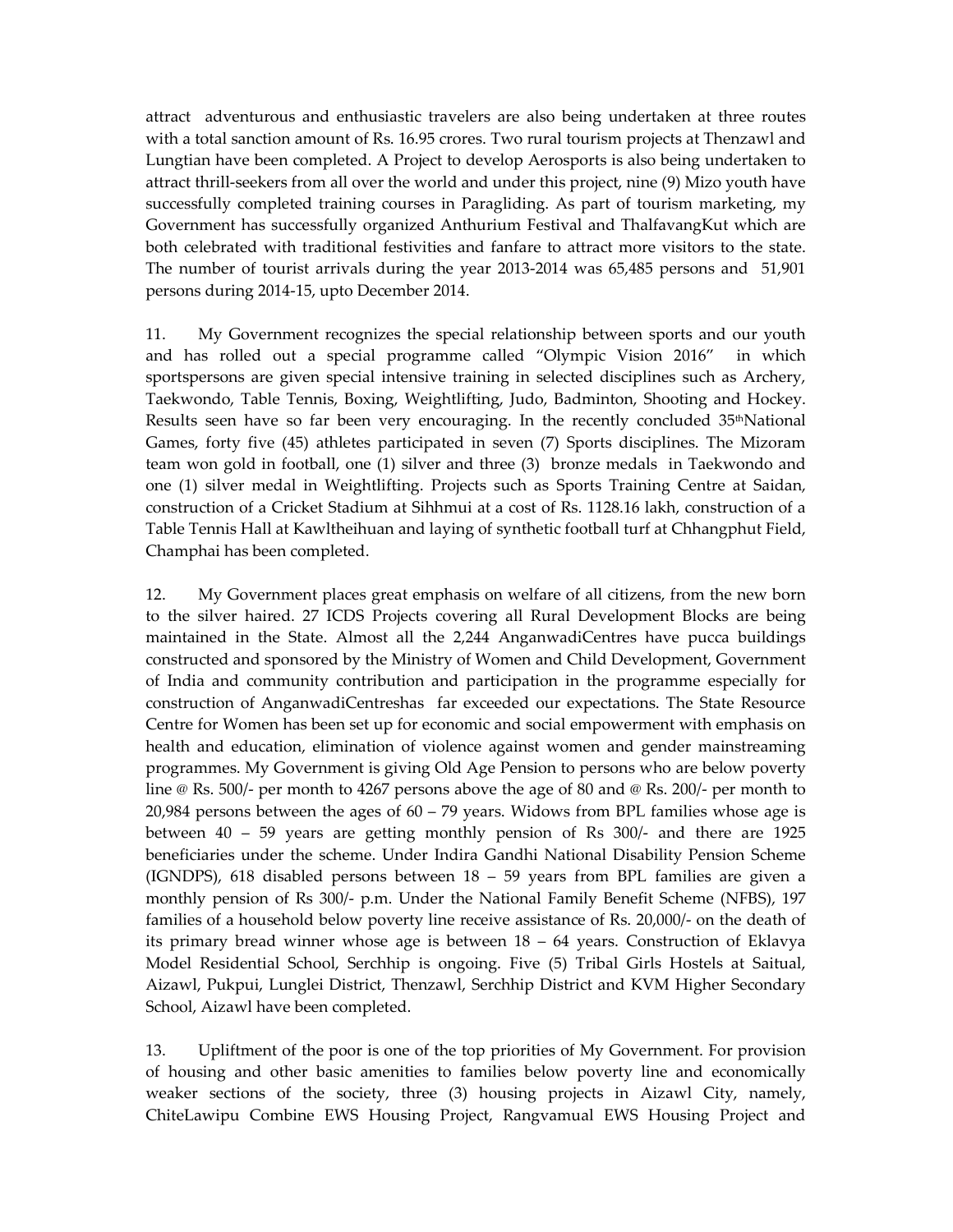Durtlang EWS Housing Project are being implemented under Basic Services to Urban Poor (BSUP). These projects together will provide housing to 1096 urban poor families and are expected to be completed in a few months' time.

14. My Government remains committed to maintenance of Public Distribution System (PDS) for the benefit of poor people. In spite of the acute financial constraint faced by the Government and limited allocation of subsidized foodstuff to the state by the Central Government, My Government has managed equitable distribution of foodstuff to the general public, thereby ensuring food security within the state. My Government has completed 93.58 % computerization of Ration Cards which will eliminate the problem of bogus Ration Cards as well as prevent leakages of food grain from the entire Supply chain – Fair price Shop level.

15. My Government is much concerned with the menace of drug trafficking and drug abuse which has assumed alarming proportions. The Excise & Narcotics Department has made all out efforts to control this menace . As a result, 366 drug traffickers and abusers were apprehended during the current financial year 2014-2015 (upto 31st Jan.,2015). Under licence of Excise & Narcotics Department, two (2) wineries have been established at Hnahlan and Champhai from which an Excise duty of Rs. 14.25 lakhs is expected during this year. The Mizoram Liquor (Control & Prohibition) Act, 2014 which repeals the MLTP Act, 1995 has been enforced w.e.f. 15<sup>th</sup> January, 2015.

16. Under the flagship NLUP, the Fisheries Department harvested 2,578 metric tons of table-size fish. The Government has introduced Cage Culture Fish Farming at Serlui 'B' Hydel Project and 25 metric tons of table-size fish has been harvested so far and 1500 families have been provided livelihood under Reservoir Fisheries. The Government has also established 2 Mini Ice-Plants at Darlak, Mamit District and Lunglei. 400 metric tons of fish feed and 237 lakh fingerlings have been supplied to beneficiaries under RKVY program. There are also currently 2 Fish Feed Mills under construction.

17. The State of Mizoram is blessed with a large extent of forest cover with rich biodiversity. To tackle the problem of depletion and degradation of our forests, creation of new plantation of over 11,310 hectares of degraded forests have been taken up during the current year (2014-15).

18. State Disaster Response Force (SDRF) has been established in 7 armed battalions of Mizoram Armed Police (MAP and Indian Rifles (IR) Police in the state for a prompt response in the event of any disaster and 662 SDRF personnel were trained in the basic course.

19. Providing quality education at all levels has always been one of the top priorities under My Government. Free text books have been distributed by SSA amounting to Rs. 329.12 lakhs for 1,71,075 students of Classes – I to VII belonging to Government, Deficit and Adhoc Aided Schools. Two (2) sets of uniforms costing Rs. 400/- for 1,63,393 students amounting to Rs. 653.57 lakhs have been provided to students of all Elementary Schools free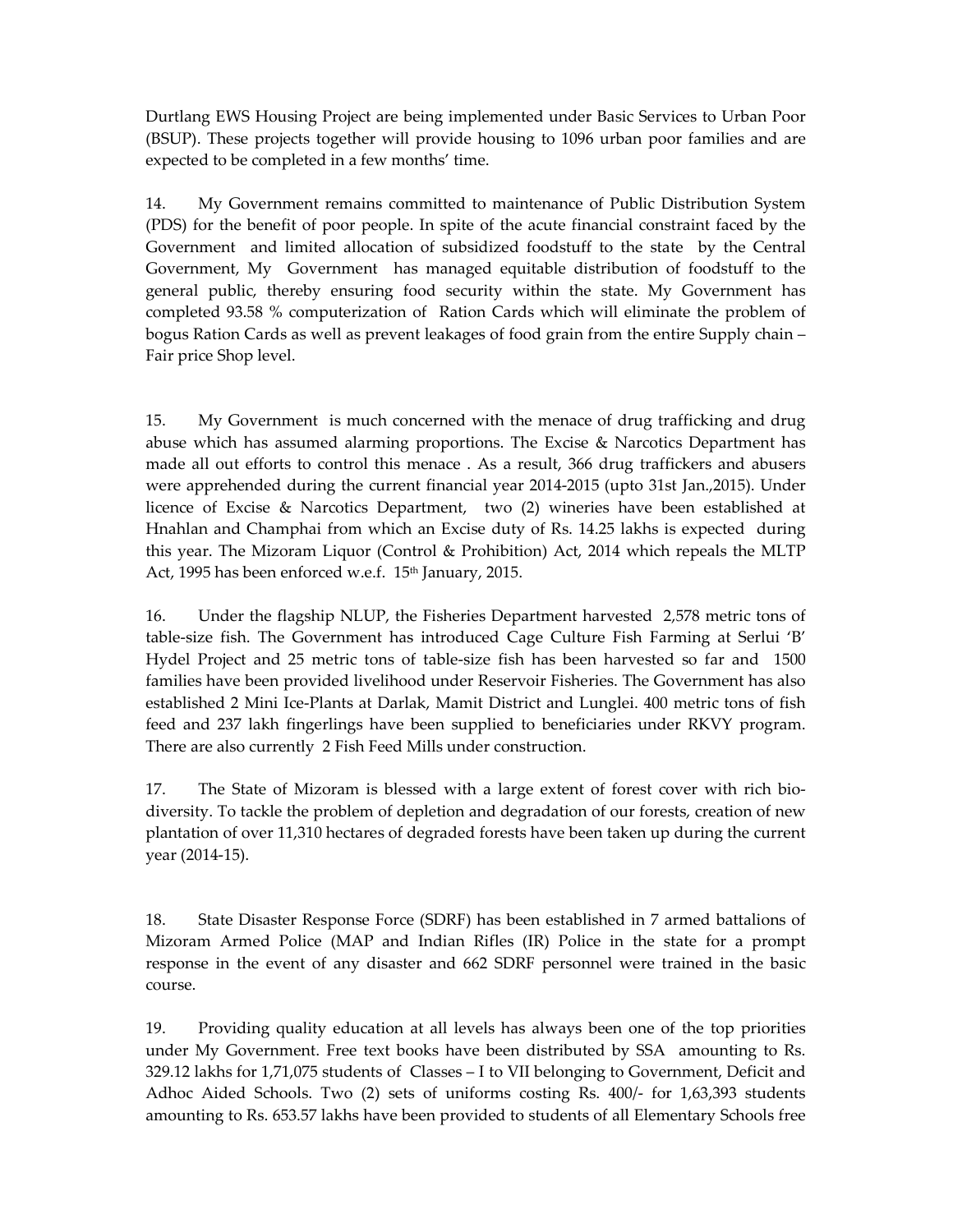of cost. Various programs under RMSA and SSA have been carried out successfully and effectively. The Mid-Day Meal program has been carried out successfully without interruption for which Rs. 1908.89 lakh has been utilized. My Government has decided to introduce Pre-School (KG-I & KG-II) from the next academic session 2015-16 in 148 selected Primary Schools as a Pilot Project. The College of Teachers Education (CTE) has been upgraded into the Institute of Advanced Studies (IASE). Six (6) District Resource Centers (DRC's) have been upgraded into full-fledged DIET's for which the Govt. has approved UGC pay-scale. The new scheme viz. RastriyaUchchatarShikshaAbhiyan (RUSA) for Higher Education in Mizoram State is also implemented.

20. The year marked the launch of 4 nos. of two-wheeler ambulances initiated as a Pilot Project in Aizawl Urban area to respond to emergency calls from various corners of the city during the heavy traffic hours of the day for seven (7) days a week. Community Based Planning and Monitoring (CBPM) / Community Action for Health (CAH) Programme has been launched to develop and strengthen community involvement in accountability, planning and action mechanisms and processes to improve access and utilization of health services under National Health Mission (NHM). AYUSH in Mizoram is a sunrise sector since its inception in 2001 havingone (1) PHC in North Vanlaiphai, one (1) CHC in Thingsulthliah and one (1) PHC at Haulawng. At present, AYUSH facilities, both OPD and clinic are co-located in eight (8) District Hospitals, eight (8) CHC's, and three (3) PHC's with one (1) Medical Officer (MO) each being posted. A 50 bedded AYUSH Hospital at Thenzawl is underway and 70% of the work is complete. AYUSH free clinics/Health Camps are regularly organized in every District, CHC and PHC in which medicine is distributed free of cost. The Drugs and Cosmetics Act 1940 and Rules 1940 and Rules 1945, Drugs (Price Control) Order 1995 and Magic Remedies (Objectionable Advertisement) Act, 1954 have been enforced to ensure the availability of standard quality of drugs and cosmetics to the consumer, to ensure safety of blood transfusion, to control drug prices and ensure availability of drugs at reasonable prices, to ensure availability of sufficient quantity of drugs to the public and prevent objectionable and misleading advertisement in order to discourage self-medication and self -treatment and to prevent misuse of abusive drugs. Till date, 8,444 drug stores have been inspected and 63 drug licenses cancelled. The Food Safety and Standards Act 2006, Rules and Regulations 2011 is enforced to ensure availability of safe and wholesome food to consumers. Under this Act, 1214 Food Registrations and 98 Food Licenses have been issued. The Government has initiated establishment of a Medical College which will be housed at State Referral Hospital Complex which is proposed to be opened in August 2015 with an intake capacity of 50 students.

21. The 13th Finance Commission has granted Rs. 600 lakh for construction of Fire station-cum-Quarters with Water Reservoir and Fencing for Kolasib, Mamit and Serchhip.

22. My Government is committed to the promotion of Mizoram's Art and Culture. Construction of Suakphunga Heritage Centre at Hliappui amounting to Rs. 120 lakhs was completed in November 2014. A Cultural Heritage Centre at Lunglei amounting to Rs. 300 lakh is under construction.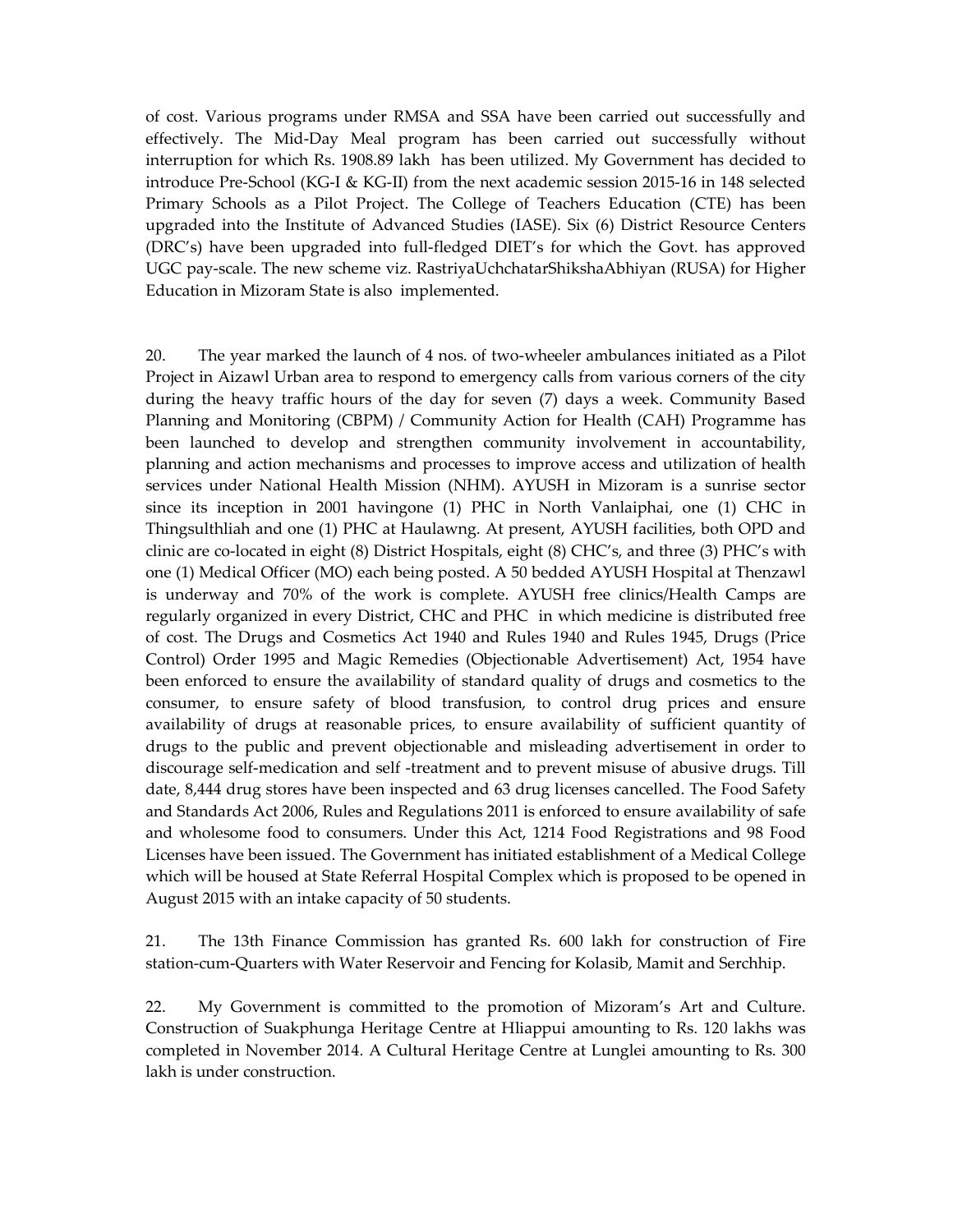23. My Government is committed to the welfare of workers in the unorganized sector. The Mizoram Building and Other Construction Workers Welfare Board has been functioning silently but efficiently and the number of beneficiaries registered so far has exceeded 20,000. This Board has collected Cess in the amount ofRs. 20 crores with Rs. 6 crore having been disbursed to beneficiaries. It had also organized training on glazed tile and cement work .

24. During the Financial Year 2014-15, the State Government released Rs. 3726.94 lakh under Plan fund and Rs. 17293.88 lakh under Non-Plan fund for achieving all-round development and administration in the three (3) Autonomous Districts. Other funds released during 2014-15 upto February 2015 are Rs. 1094 lakh to the Lai Autonomous District Council, Rs. 1593.89 lakh to the Mara Autonomous District Counciland finally, Rs. 1502.52 lakh to the Chakma Autonomous District Council.

25. My Government regularized the services of 164 Muster Roll employees and 227 Contract employees. Dearness Allowance was enhanced by 10 % from the existing 90 % to 100% with effect from 1st July 2014.

26. To have healthy economic progress, My Government aims at bringing about improvement in the industrial sector .My Government has allotted more than twenty five (25) unitsof Industrial plots in Zuangtui Industrial Area and ten (10) units in the Export Promotion Industrial Park at Lengte. "Bamboo handicrafts cluster' and 'Agarbati cluster' has been set up at six (6) and four (4) different places respectively, in Mizoram. Mizoram Ispat Industry and Chinzah Enterprise at Lengtehave started commercial production and three (3) Food Processing units are expected to commence commercial production in the near future.

27. My Government has taken various e-Governance initiatives. I am proud to mention that Mizoram has been awarded 'Emerging ICT State of the Year' with the Transport Department andState Unit of NIC having received the winning prize on 'Real Time Courtesy & Information SMS Service on Vehicle Registration without Using SMS Gateway'. Special Mention awards were given to Taxation Department and East Lungdar Block Development Office with Department of ICT on 'e-Governance & Citizen Services Delivery' and 'e-Culture & Heritage' categories respectively.

28. My Government has made important provisions in 'TheLushai Hills District (Village Council) Amendment Act 2014' to facilitate reservation of a number of seats in all Village Councils for women and the term of these Village Councils shall now be five (5) years.

29. 'The Mizoram (Land Revenue) Act, 2013' and 'The Mizoram (Land Revenue) Rules, 2013' were notified. This will solve basic problems in land administration and meet the needs of the people while enhancing our land revenue.

30. I would like to congratulate our efficient law enforcement agencies which have been supported by NGO's, religious institutions and the media, for maintaining our State as one of the most peaceful in the country. Police personnel are actively involved in maintenance of law and order and the resulting peace and tranquility is the envy of many of our neighbours and other States in mainland India. Sincere efforts to rescue people abducted by insurgent groups like the National Liberation Front of Tripura (NLFT) were made and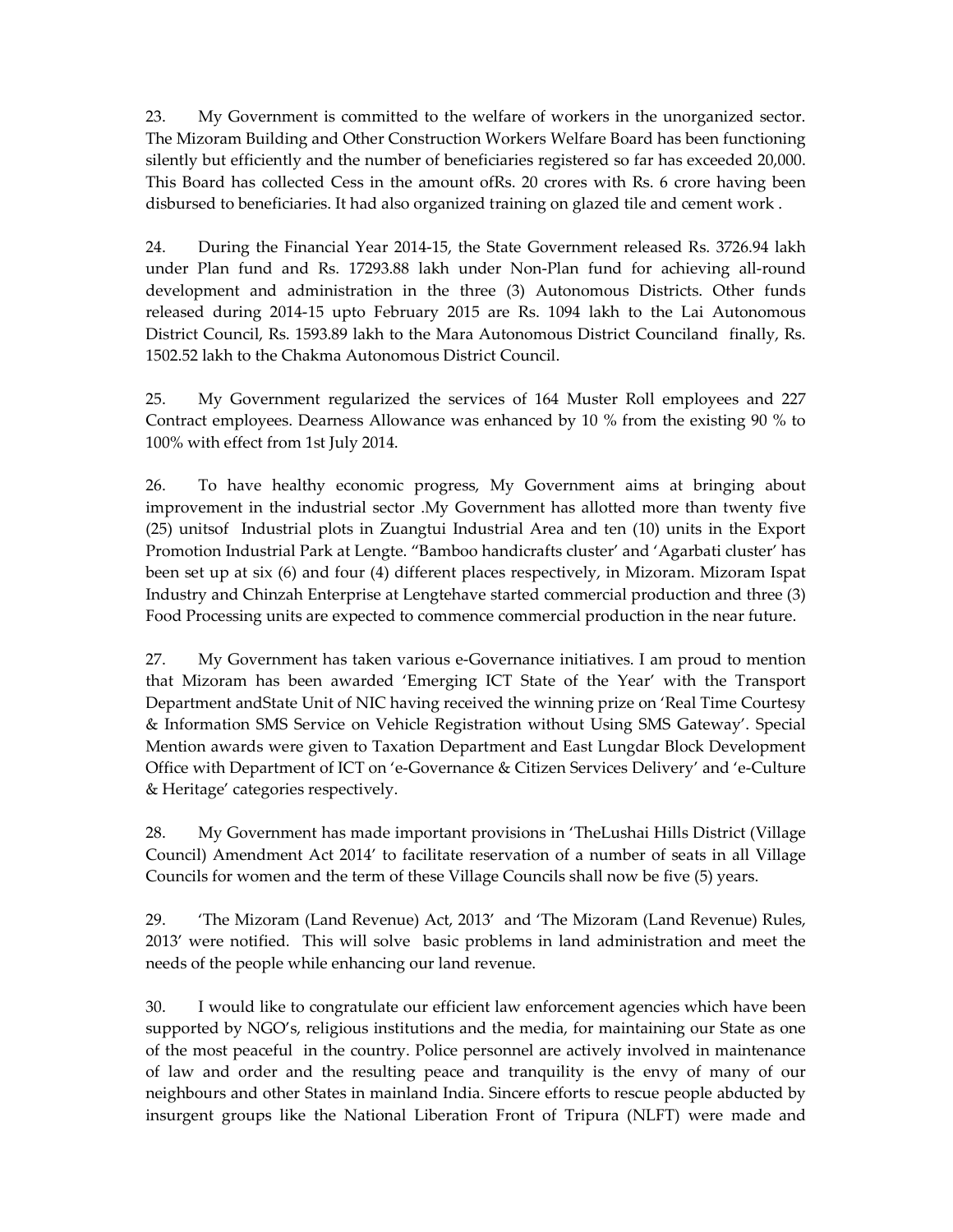abductees have been safely rescued time and again. I also appreciate the efforts of the Police in detecting and recovering of high quality Fake Indian Currency (FIC), smuggled arms and ammunition, opium and other contraband drugs and in swiftly detecting the main culprit in gelatin bomb blasts which rocked Aizawl. I am proud to say that implementation of Crime &Criminal Tracking Network and Systems (CCTNS) Project is actively taken up by CID Crime and according to National Crime Records Bureau (NCRB), Mizoram is assessed as one of the front runner states in the country in implementation of this project for which a letter of appreciation was received from Director General, NCRB in August 2014 to CCTNS Mizoram team for its achievements.

31. My Government accords priority to the provision of clear and safe drinking water to citizens and has undertaken several projects in rural and urban areas during 2014-15. Efforts have been made to improve and consolidate the infrastructure by which water supply is provided to people of the State, especially in the rural areas. Extension of distribution network for Hnahthial Water Supply Scheme, enlargement and extension of distribution network of Tuipang 'V' Water Supply Scheme, extension of Bilkhawthlir Water Supply Scheme are some of the examples of work done in this regard in rural areas apart from upgradation and renovation of Aizawl Water Supply Scheme (AWSS). There are other schemes being carried out under NLCPR like Greater Lawngtlai Water Supply Scheme (Pumping), West Phaileng Water Supply Scheme (Pumping), Bairabi Water Supply Scheme (Gravity), Sairang Water Supply Scheme (Pumping) to name a few which are expected to be completed shortly. In line with the national focus on providing every household safe and sanitary toilets along with hygienic and efficient management of solid waste, My Government has constructed 84,647 Individual Household Latrines (IHHL's) for BPL families, 1,455 Anganwadi Toilets, 4,050 School Toilets and 72 Solid Waste Management units all over the State. The Government has also amended 'The Mizoram Water Supplies (Control) Rules 2011' for enhancement of revenue generation.

32. To enhance Water Supply, Sewerage & Sanitation and Solid Waste Management within Aizawl, a project amounting Rs. 330 crore is being implemented under State Investment Program for Management and Implementation Unit (SIPMIU).

33. Oil & Natural Gas Corporation (ONGC) has indicated their finding of Natural Gas at Meidum, Kolasib District. Oil India Ltd. (OIL), who are operating in the Central part of the state will also start exploratory drilling. At Maubuang, Oil India Ltd. has drilled about 2 km out of a target depth of 4.5 km. Oil & Gas exploration work will be done at Phulmawi, Keifang, Sabual and Darlung Village in the near future. All these Companies are expecting to strike oil/gas in the near future. The state has received Rs. 18,88,26,337/- from Petroleum Exploration Licensing Fees from these Companies up to February, 2015.

34. My Government is fully committed to root out corruption in all its forms and at all levels and this has been one of the main agenda to achieve good governance for the people of Mizoram. The passage of theLokayukta Bill, 2014 in the Legislative Assembly of Mizoram is an important step in this direction. In order to regulate marriage, divorce and inheritance of property in line with customs and traditions prevailing among Mizo society , 'The Mizo Marriage, Divorce and Inheritance of Property Bill, 2014' has been passed by the Legislative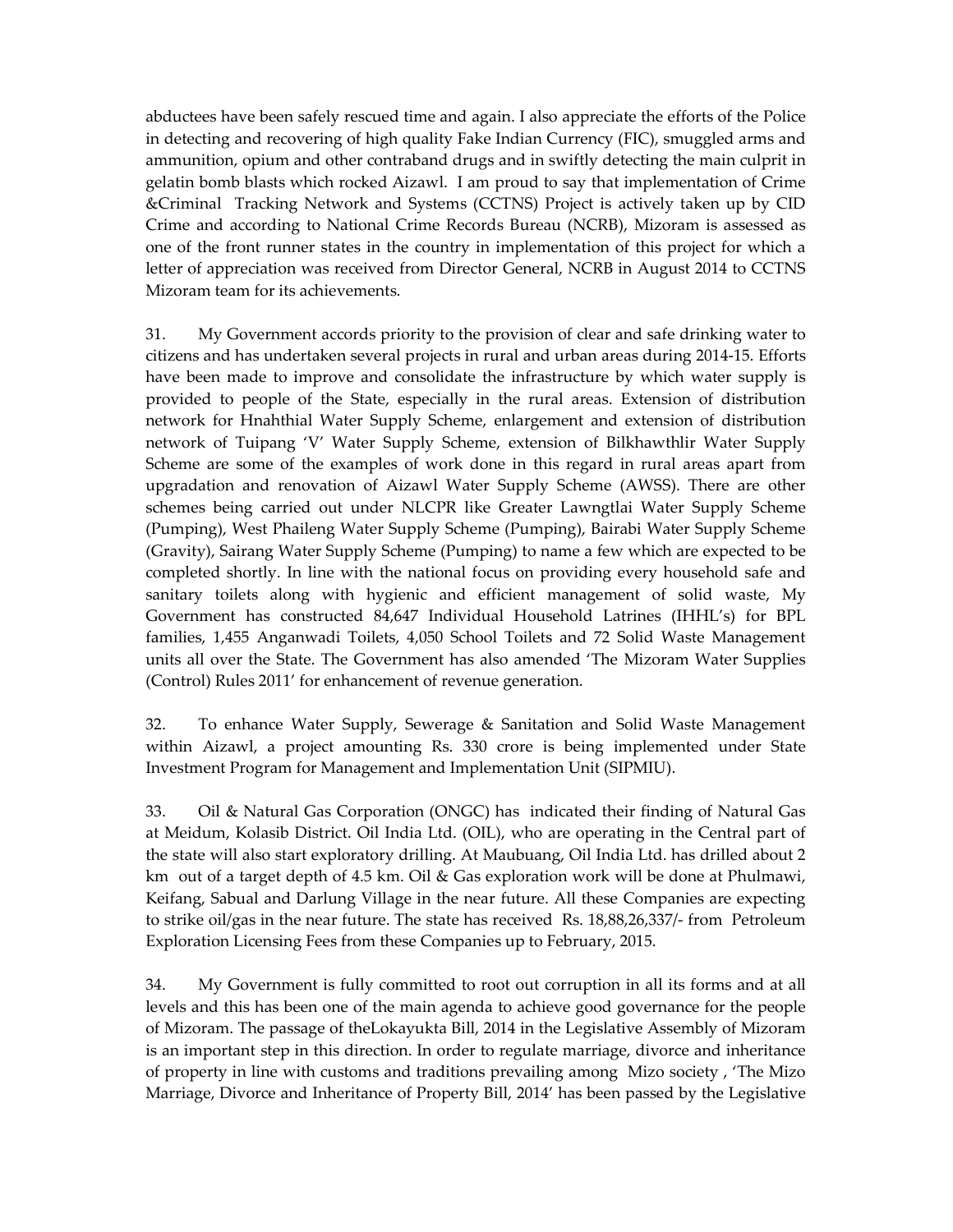Assembly during its fourth session commencing on  $11<sup>th</sup>$  November 2014. This historic Act aims at ensuring equality of the Genders in Mizo society.

35. One of the main thrust areas of My Government is power generation. Various projects such as construction of 12.5MVA, 132/33kV Sub-Station at Champhai completed at a cost of Rs. 1232.87 lakh, construction of 132kV Khumtung - I bay at Melriat, Mizoram funded by NEC, construction of 2.5MVA, 33/11kV Sub-Station at Durtlang, improvement of 33/11kv Sub-Station at Ngopa and construction of 2.5MVA, 33/11kV Sub-Station at Zokhawsang AR Complex have been completed. Construction of 5MW Tlawva SHP, 3.5MW Kawlbem SHP, 100KW Tuiriza MHP, 100KW Tuiching MHP and construction of 132kV Melriat to Lunglei, 132kV Luangmual to Sihhmui and 132kV Melriat to Luangmual line under NEC are also being carried out.

36. My Government has approved "Approach to Developing Growth Strategies for Mizoram" that sets out the new approach to Planning, Monitoring and Surveillance. To facilitate the growth diagnostic process, Sectoral Surveillance mechanism has been established under the Chairmanship of Vice Chairman, Mizoram State Planning Board. The main aim of Sectoral Surveillance is to monitorsectoral as well as Department-wise performance in the economy and to review their performance vis-à-vis their contribution to growth in the State Economy.

37. My Government has enhanced gratuity given to World War-II Veterans from Rs. 1000/- to Rs. 1200/- per month for Veterans and Rs. 800/- to Rs. 1000/- per month for Widows. A sum of Rs. 71,04,400/- has been sanctioned and disbursed to 197 veterans and 683 widows during 1stApril 2014 to March 2015. Construction of Sainik School at Chhingchhip is underway and is expected to be completed soon.

38. Mizoram Cooperative Apex Bank Ltd. (MCAB Ltd.) opened Core Banking Solution with DATA CENTER on  $17<sup>th</sup>$  June 2014 to provide easy access to customers for deposits and withdrawals,. Further, MCAB Ltd. provided credit requirement to the tune of Rs. 10,038.48 lakh to 1690 families during 2013-14.

39. The majority of Mizoram's population still live in rural areas and it is because of the need to further develop this section of the population that My Government has focused on Rural Development programs. Border Area Development Programme (BADP) is one of the major programs being implemented in 16 RD Blocks and funds received under BADP have been utilized for construction of school buildings, Anganwadicenters, Community Halls, playgrounds, provision of medical equipment, capacity building and skill development of rural youth and for various infrastructural development. Backward Region Grant Fund (BRGF) is being implemented in two (2) districts, ie.Lawngtlai and Saiha districts with an aim to redress regional imbalances in development. Under the Mahatma Gandhi National Rural Employment Guarantee Scheme (MGNREGS), approximately 1,86,800 families have been provided employment. A total number of 410 houses have been constructed under Indira Awaaz Yojana (IAY) in 2014-2015 up to the month of December 2014. Integrated Watershed Management Programme (IWMP) has seen an area of 35,251 hectare of wasteland being developed under different land development components. 335 water harvesting structures have been created and 589 Self Help Groups (SHG's) have been given